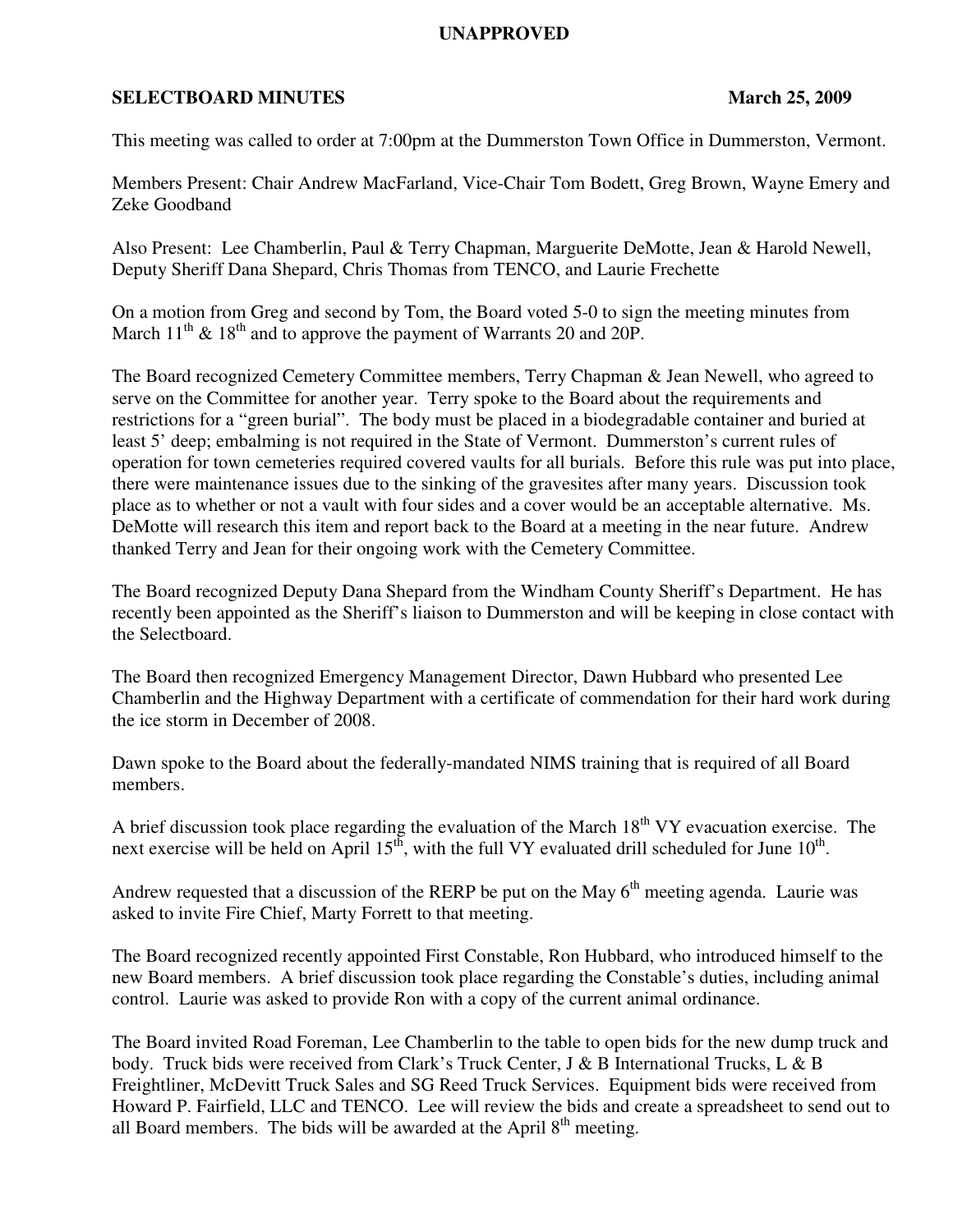### **Selectboard Minutes March 25, 2009 Page 2 2 All 2018 Page 2 2 All 25, 2009 Page 2 2 All 25 All 25 All 25 All 26 All 26 All 26 All 26 All 26 All 26 All 26 All 26 All 26 All 26 All 26 All 26 All 26 All 26 All 26 All 26 All**

Lee spoke to the Board about the recent meeting at the Covered Bridge to investigate the use of epoxy on the existing decking. Before any work can be done, an engineering study needs to take place to check on the current structural integrity of the bridge. Greg is checking on possible grants through VTrans. On a motion by Wayne and second by Greg, the Board voted 5-0 to contact the company who performed the engineering study before the covered bridge renovation in 1998 to check on the current structural integrity.

The Board and Lee reviewed the bid specifications that were recently sent out by the Town of Putney for the crushing of gravel for both towns. A joint meeting should be scheduled of the two Selectboards when the bids are opened and awarded.

Wayne spoke to the Board about his recent conversation with Mike Renaud about the gravel located on his land on Route 5.

On a motion by Greg and second by Wayne, the Board approved 5-0 a request from the Marlboro Morris Ale Association to perform in Dummerston on May 24<sup>th</sup>.

No action was taken on an email from Marie Caduto regarding a proposed work force reduction at the VT Agency of Natural Resources.

Andrew and Greg are planning to attend the economic stimulus conference in Brattleboro on March  $30<sup>th</sup>$ .

Andrew and Zeke will attend the budget hearing on April  $6<sup>th</sup>$  and the Board of Supervisors meeting on April  $9<sup>th</sup>$  for the WSWMD.

Wayne reported on his conversation with the Sheriff's Department regarding the illegal dumping situation on Bear Hill Road. The debris was to have been cleaned up by March  $21<sup>st</sup>$ ; no word on whether or not this has been done.

On a motion by Tom and second by Wayne, the following Town Officers were appointed: Housing Advisory Commission (3 year terms to expire 2012) – Cindy Jerome, David Ryan & Tonia Wheeler; (all 1 year terms) Health Officer – Mary Lafayette; Weigher of Coal – Ruth Barton; Fence Viewer – Nelson Jillson; Windham Regional Commission – Lew Sorenson & Roger Turner; Recreation Board – Melanie Chamberlin, Layla Lewis & Anna Piergentili; Windham Solid Waste Management District Representatives – Michelle Cherrier & Lester Dunklee; Connecticut River Joint Commission – Daniel Marx; Enhanced 9-1-1 Contact Person – Doug Hamilton; Farmland Committee – Vernon Grubinger, Nelson Jillson, Jack Manix, D. Read Miller III, William Schmidt; Police Advisory Board Liaison – Greg Brown; Cemetery Committee – Terry Chapman & Jean Newell.

The Board noted Sarah Evans' decision not to seek reappointment to the Recreation Board and agreed to send a letter thanking her for the time and energy she invested in the committee's efforts during her tenure.

On a motion from Tom and second by Greg, the Board accepted, with regrets, the resignation of John Warren from the Conservation Commission.

On a motion by Tom and second by Zeke, the Board signed the 2009 Trailer Park License for Amy Dews on Schoolhouse Road.

On a motion by Greg and second by Wayne, the Board signed the 2009 Trailer Park License for Ralph & Delia Bolster on East West Road.